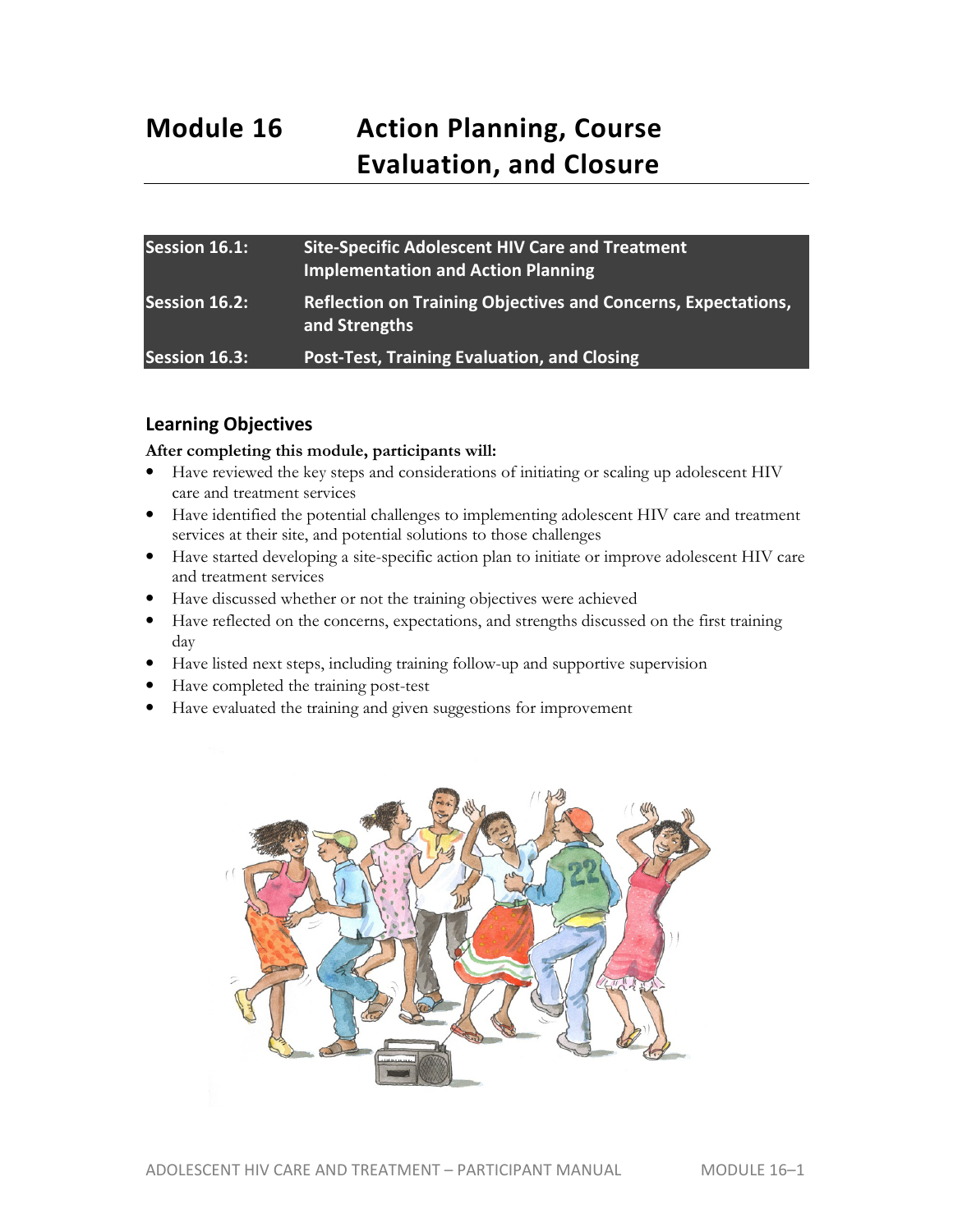## **Session 16.1 Site-Specific Adolescent HIV Care and Treatment Implementation and Action Planning**

#### **Session Objectives**

#### **After completing this session, participants will:**

- Have reviewed the key steps and considerations of initiating or scaling up adolescent HIV care and treatment services
- Have identified the potential challenges to implementing adolescent HIV care and treatment services at their site, and potential solutions to those challenges
- Have started developing a site-specific action plan to initiate or improve adolescent HIV care and treatment services

### **Key Steps to Initiate or Scale up Adolescent HIV Care and Treatment Services**

As you have learned during this training, there are many different aspects involved in the successful provision of HIV care, treatment, and support services to adolescent clients. As you begin to think about how to initiate, integrate, or scale up adolescent services at your facilities, it is important to keep all of these aspects in mind.

As you learned in Module 2, there are many things that health workers, health facility managers, and youth can do to improve the youth-friendliness of comprehensive HIV care and treatment services. Sometimes even the smallest adjustments or changes can help — without necessarily creating additional workload or incurring any additional costs. Here are some suggestions:

- Conduct a needs assessment, gathering information about the adolescent services currently being provided at the health facility. These services may be provided within the pediatric HIV clinic or the adult clinic. Do not forget to involve young people in the assessment so as to ensure that their views and opinions are reflected in the results. See Module 2 for more information. The needs assessment should identify existing gaps and problems based on what you know about the characteristics of a youth-friendly clinic.
- Develop an action plan to prioritize activities that will fill the identified gaps and solve the identified problems. Each action item should have a timeline and should include clear documentation of those responsible for the item. The action plan should also document any other needed resources. Remember, making services youth-friendly does not have to cost a lot of money — you can work with what you have!
- Present the action plan to the managers, health workers, and youth who will be involved in the program and be sure to regularly revisit the action plan to see what progress has been made and what adjustments are needed.

Remember that setting up youth-friendly HIV care and treatment services is a start, but in order to really meet the needs of adolescent clients, **quality, evidence-based HIV care** must be provided within the context of youth-friendly services.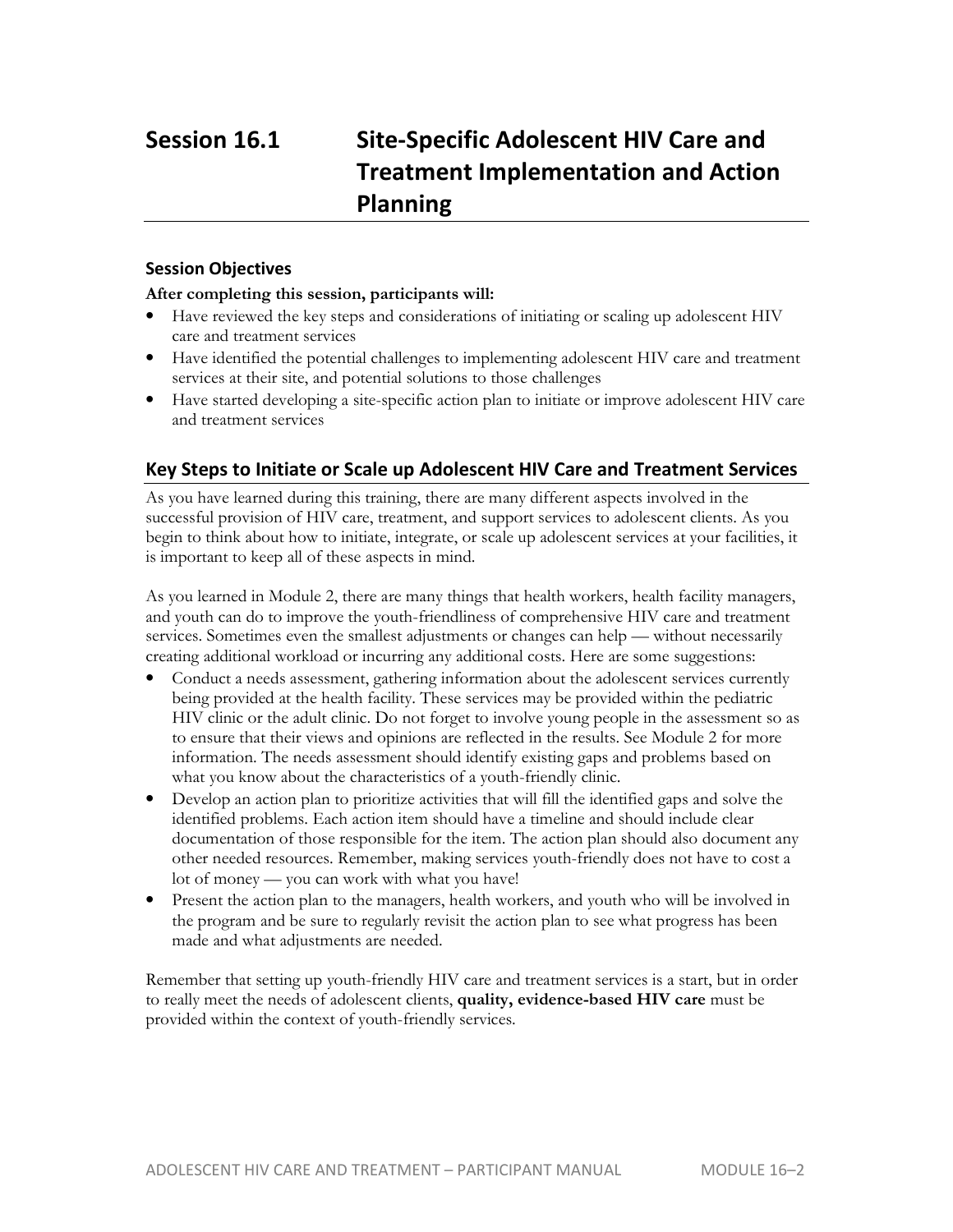## **Characteristics of Youth-Friendly Services**

Try to think back to the discussion about youth-friendly services in Module 2. The point was made that, in order to serve adolescent clients with HIV prevention, care, treatment, support, and related health services, clinics and programs must be able to attract, meet the needs of, and retain those clients. The clinics that are most likely to attract and retain adolescent clients are those that are youth-friendly. Table 16.1 summarizes the key characteristics of youth-friendly services, whether they be for HIV, reproductive health, or other types of care. Please note that this table was also included in Module 2 (as Table 2.3).

| Health worker<br>characteristics                                                                                                                                                                     | Health facility<br>characteristics                                                                                                                                                                                                                                                      | Program design characteristics                                                                                                                                                                                                                                                                                                                                                                                                                                                                                                                                                                                                                                                                                                                                                 |
|------------------------------------------------------------------------------------------------------------------------------------------------------------------------------------------------------|-----------------------------------------------------------------------------------------------------------------------------------------------------------------------------------------------------------------------------------------------------------------------------------------|--------------------------------------------------------------------------------------------------------------------------------------------------------------------------------------------------------------------------------------------------------------------------------------------------------------------------------------------------------------------------------------------------------------------------------------------------------------------------------------------------------------------------------------------------------------------------------------------------------------------------------------------------------------------------------------------------------------------------------------------------------------------------------|
| Specially<br>trained/oriented<br>staff*<br>All staff display<br>respect for youth<br>All staff maintain<br>privacy and<br>confidentiality<br>Enough time for<br>health worker-<br>client interaction | Separate space for<br>$\bullet$<br>young people<br>Special times when<br>٠<br>young people can<br>receive services<br>Convenient hours<br>٠<br>Convenient location<br>Adequate space and<br>privacy<br>Comfortable, youth-<br>friendly surroundings<br>Peer Educators<br>٠<br>available | Youth involvement in program design and<br>$\bullet$<br>monitoring<br>Drop-in clients welcomed<br>Short waiting times<br>Set up to provide chronic disease management,<br>including multiple appointments and medications<br>Appointment systems in place as well as tracking<br>systems for clients who miss appointments<br>Affordable rates or no fees for services<br>$\bullet$<br>Publicity, marketing, or recruitment materials<br>that inform and reassure youth<br>Friendly to both male and female clients<br>• Wide range of services available - "1-stop<br>shopping"<br>• Referrals available to clinical and community-<br>based services<br>• Youth-friendly educational materials available to<br>take away<br>Youth support groups<br>Peer Educators available |
| * Including training in the following areas:                                                                                                                                                         |                                                                                                                                                                                                                                                                                         |                                                                                                                                                                                                                                                                                                                                                                                                                                                                                                                                                                                                                                                                                                                                                                                |
|                                                                                                                                                                                                      | Clinical HIV care for adolescents                                                                                                                                                                                                                                                       |                                                                                                                                                                                                                                                                                                                                                                                                                                                                                                                                                                                                                                                                                                                                                                                |
| ٠                                                                                                                                                                                                    | How to build trust with and counsel adolescents                                                                                                                                                                                                                                         |                                                                                                                                                                                                                                                                                                                                                                                                                                                                                                                                                                                                                                                                                                                                                                                |
|                                                                                                                                                                                                      | Providing psychosocial support to adolescents                                                                                                                                                                                                                                           |                                                                                                                                                                                                                                                                                                                                                                                                                                                                                                                                                                                                                                                                                                                                                                                |
| ٠<br>Disclosure counseling                                                                                                                                                                           | Mental health assessment, counseling, and referrals                                                                                                                                                                                                                                     |                                                                                                                                                                                                                                                                                                                                                                                                                                                                                                                                                                                                                                                                                                                                                                                |
| Adherence counseling                                                                                                                                                                                 |                                                                                                                                                                                                                                                                                         |                                                                                                                                                                                                                                                                                                                                                                                                                                                                                                                                                                                                                                                                                                                                                                                |
| Positive living counseling                                                                                                                                                                           |                                                                                                                                                                                                                                                                                         |                                                                                                                                                                                                                                                                                                                                                                                                                                                                                                                                                                                                                                                                                                                                                                                |
|                                                                                                                                                                                                      | Sexual and reproductive health counseling and services                                                                                                                                                                                                                                  |                                                                                                                                                                                                                                                                                                                                                                                                                                                                                                                                                                                                                                                                                                                                                                                |
|                                                                                                                                                                                                      | Preparing adolescents for the transition to adult care                                                                                                                                                                                                                                  |                                                                                                                                                                                                                                                                                                                                                                                                                                                                                                                                                                                                                                                                                                                                                                                |

| Table 16.1: Characteristics of youth-friendly services |  |  |
|--------------------------------------------------------|--|--|
|--------------------------------------------------------|--|--|

Adapted from: Senderowitz, J., Solter, C., & Hainsworth, G. (2004). *Comprehensive reproductive health and family planning training curriculum. 16: Reproductive health services for adolescents.* Watertown, MA: Pathfinder International.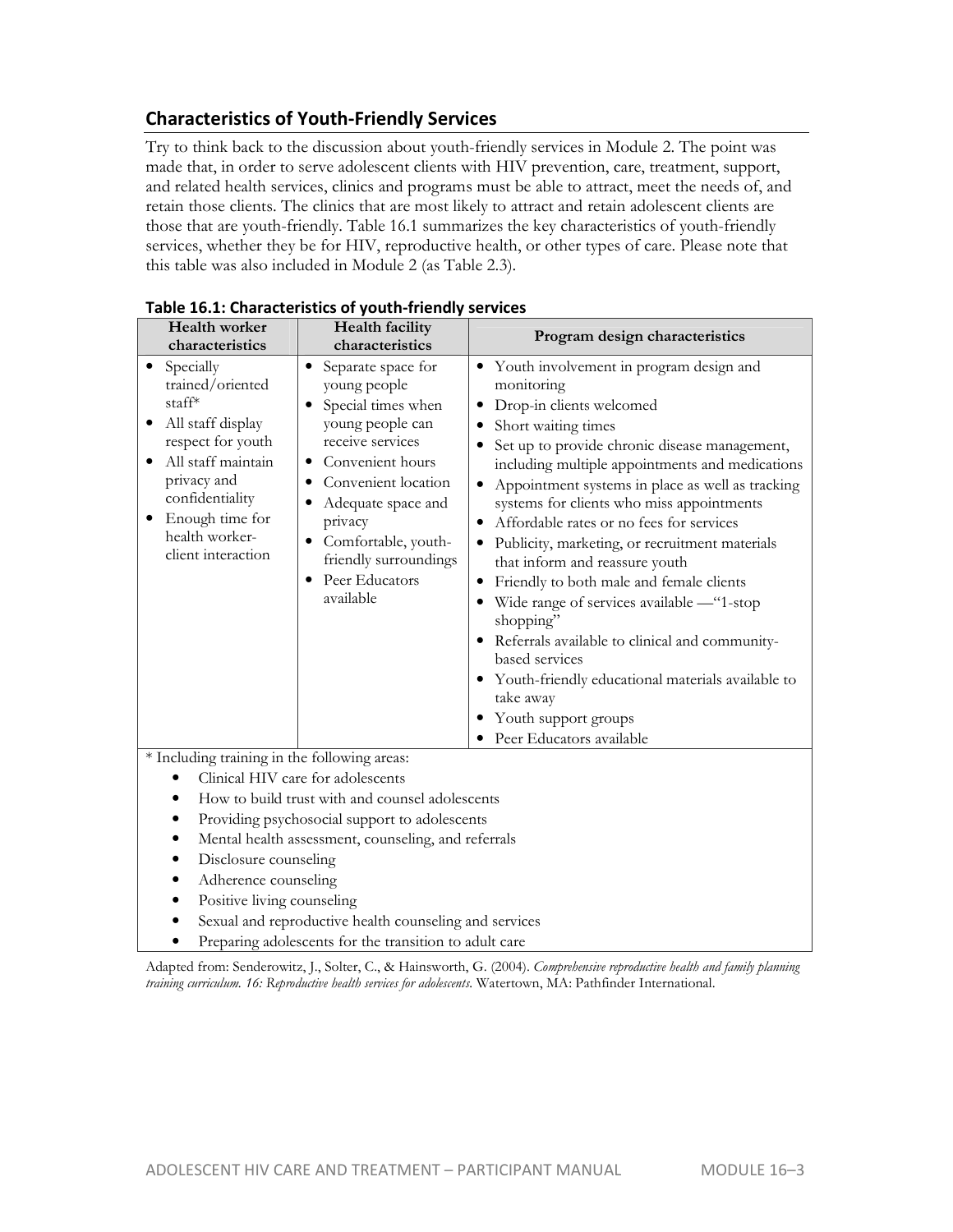| <b>Exercise 1: Action Planning: Small group work and large group discussion</b>        |                                                                        |  |  |  |
|----------------------------------------------------------------------------------------|------------------------------------------------------------------------|--|--|--|
| <b>Purpose</b>                                                                         | To create an action plan to initiate or improve adolescent HIV care,   |  |  |  |
|                                                                                        | treatment, and support services at participants' individual facilities |  |  |  |
| Refer to Appendix 16A: Adolescent HIV Care and Treatment Action Planning and           |                                                                        |  |  |  |
| Implementation Template and also Appendix 2B: Checklist and Assessment Tool for Youth- |                                                                        |  |  |  |
| Friendly HIV Care and Treatment Services.                                              |                                                                        |  |  |  |
|                                                                                        |                                                                        |  |  |  |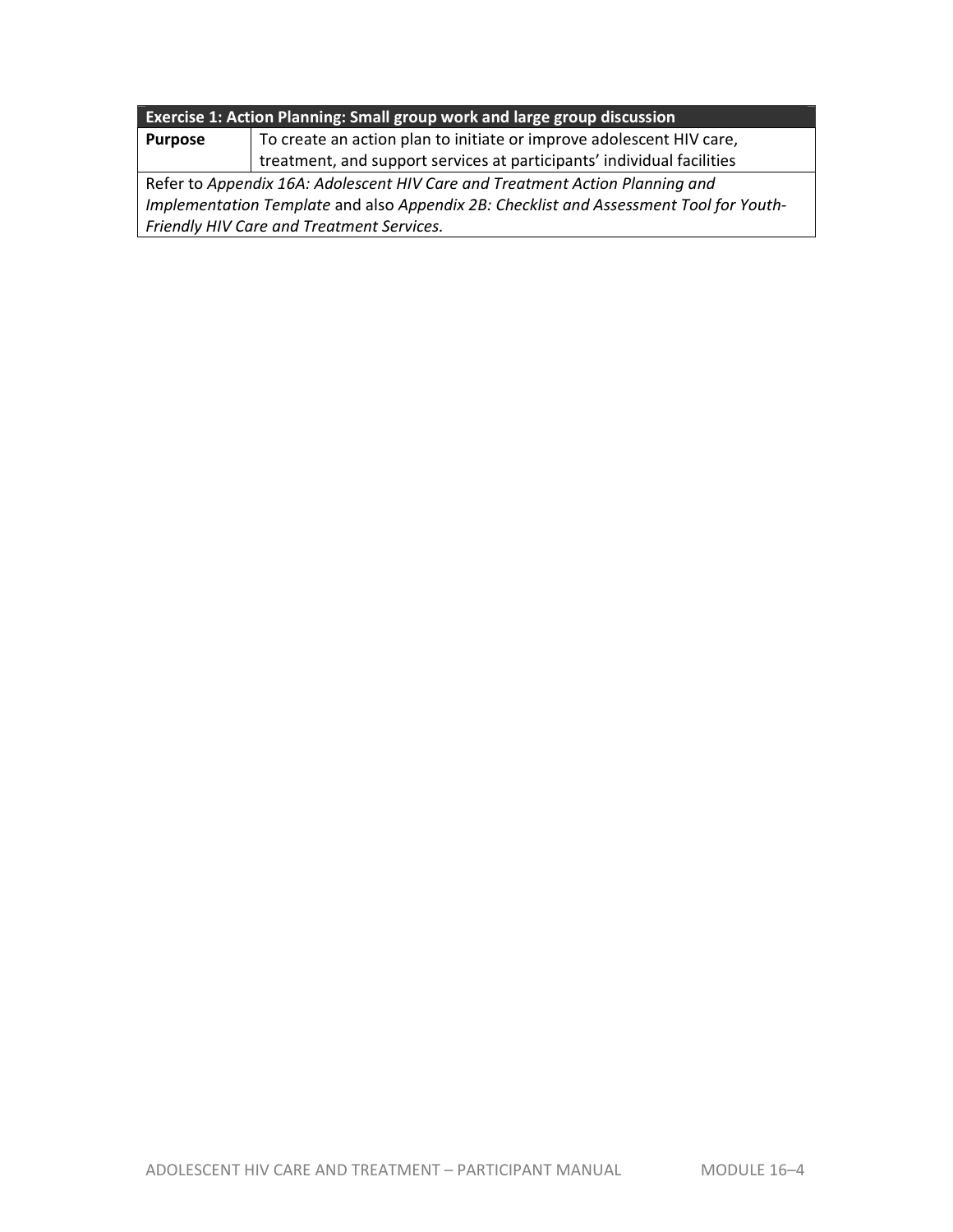## **Session 16.2 Reflection on Training Objectives and Concerns, Expectations, and Strengths**

### **Session Objectives**

#### **After completing this session, participants will:**

- Have discussed whether or not the training objectives were achieved
- Have reflected on the concerns, expectations, and strengths discussed on the first training day
- Have listed next steps, including training follow-up and supportive supervision

## **Adolescent HIV Care and Treatment Training Objectives**

#### **By the end of this training, participants will be able to:**

- 1. Describe the stages and characteristics of adolescence and the unique needs and challenges of adolescent clients
- 2. Implement strategies to make HIV-related services youth-friendly
- 3. Define and implement the package of HIV-related care and treatment services for adolescents
- 4. Implement effective communication and counseling skills with adolescent clients
- 5. Conduct a psychosocial assessment and provide ongoing psychosocial support services to adolescent clients
- 6. Describe the importance of mental health services for adolescent clients, recognize when a mental health problem may exist, and provide appropriate referrals and support
- 7. Recognize the signs of and be able to screen for alcohol and substance use disorders among adolescents, and provide support and referrals
- 8. Provide developmentally-appropriate disclosure counseling and support to adolescents and, where appropriate, their caregivers
- 9. Provide developmentally-appropriate adherence preparation and ongoing adherence support to adolescent clients and caregivers
- 10. Support adolescents to live positively with HIV
- 11. Conduct sexual risk screening and provide non-judgmental, comprehensive counseling on sexual and reproductive health to adolescent clients
- 12. Provide basic, non-judgmental contraceptive counseling and services to adolescent clients
- 13. Describe the key components of PMTCT services for adolescents and provide referrals and support along the continuum of PMTCT care
- 14. Describe ways of linking adolescents with needed facility and community-based support services
- 15. Describe and implement activities to meaningfully involve adolescent clients in clinical services, such as through adolescent peer education programs
- 16. Prepare and support adolescent clients throughout the transition to adult care
- 17. Describe how monitoring and evaluation can be used to support adolescent HIV program improvements
- 18. Demonstrate core competencies in adolescent HIV care and treatment services in a clinical setting
- 19. Develop a site-specific action plan for implementing adolescent HIV care and treatment services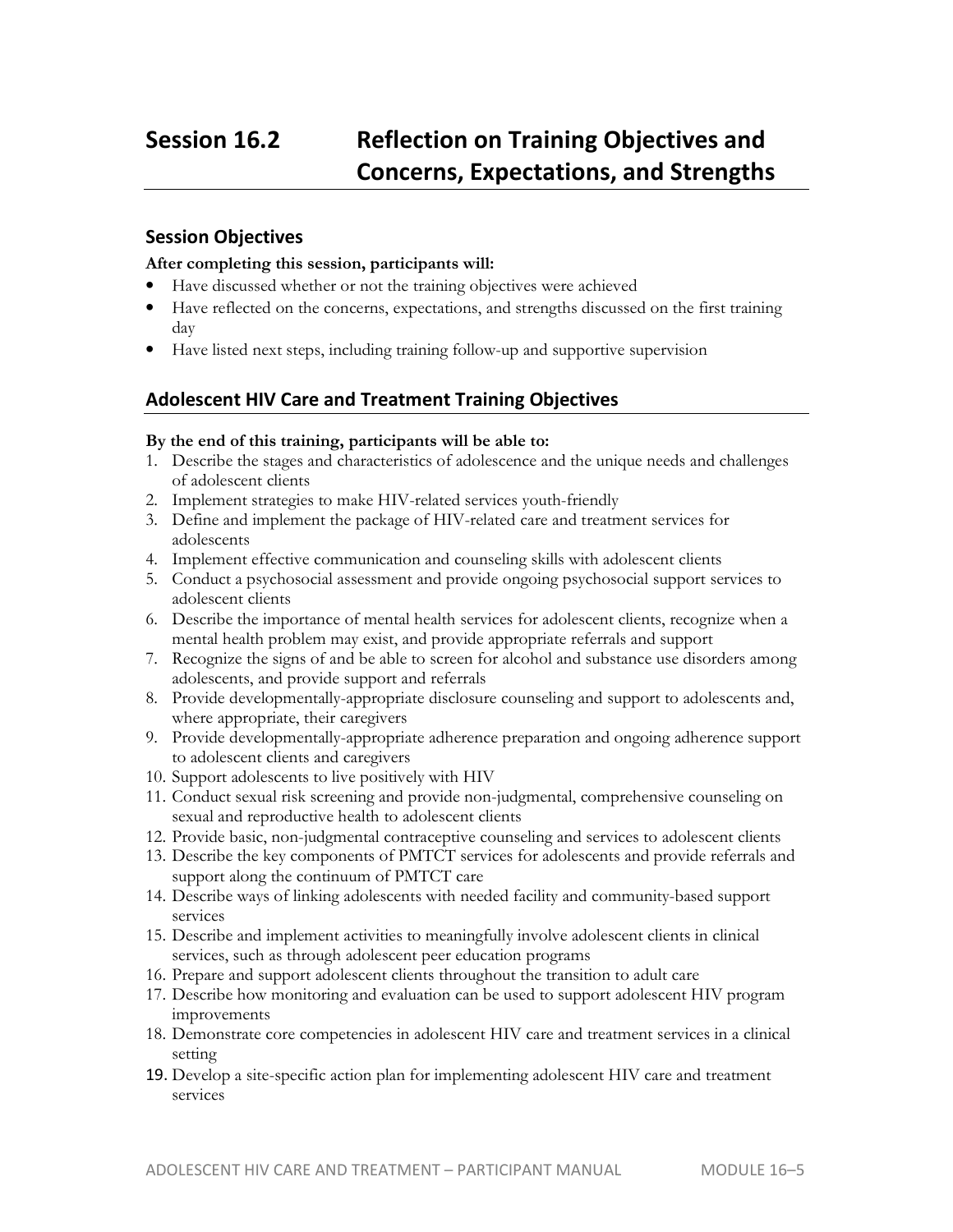## **Session 16.3 Post-Test, Training Evaluation, and Closing**

### **Session Objectives**

#### **After completing this session, participants will:**

- Have completed the training post-test
- Have evaluated the training and given suggestions for improvement

See *Appendix 16B: Post-Test.* 

| <b>Exercise 2: Training Evaluation: Individual work \</b> |                                               |  |  |  |
|-----------------------------------------------------------|-----------------------------------------------|--|--|--|
| Purpose                                                   | To get participants' feedback on the training |  |  |  |
| Refer to Appendix 16C: Training Evaluation Form.          |                                               |  |  |  |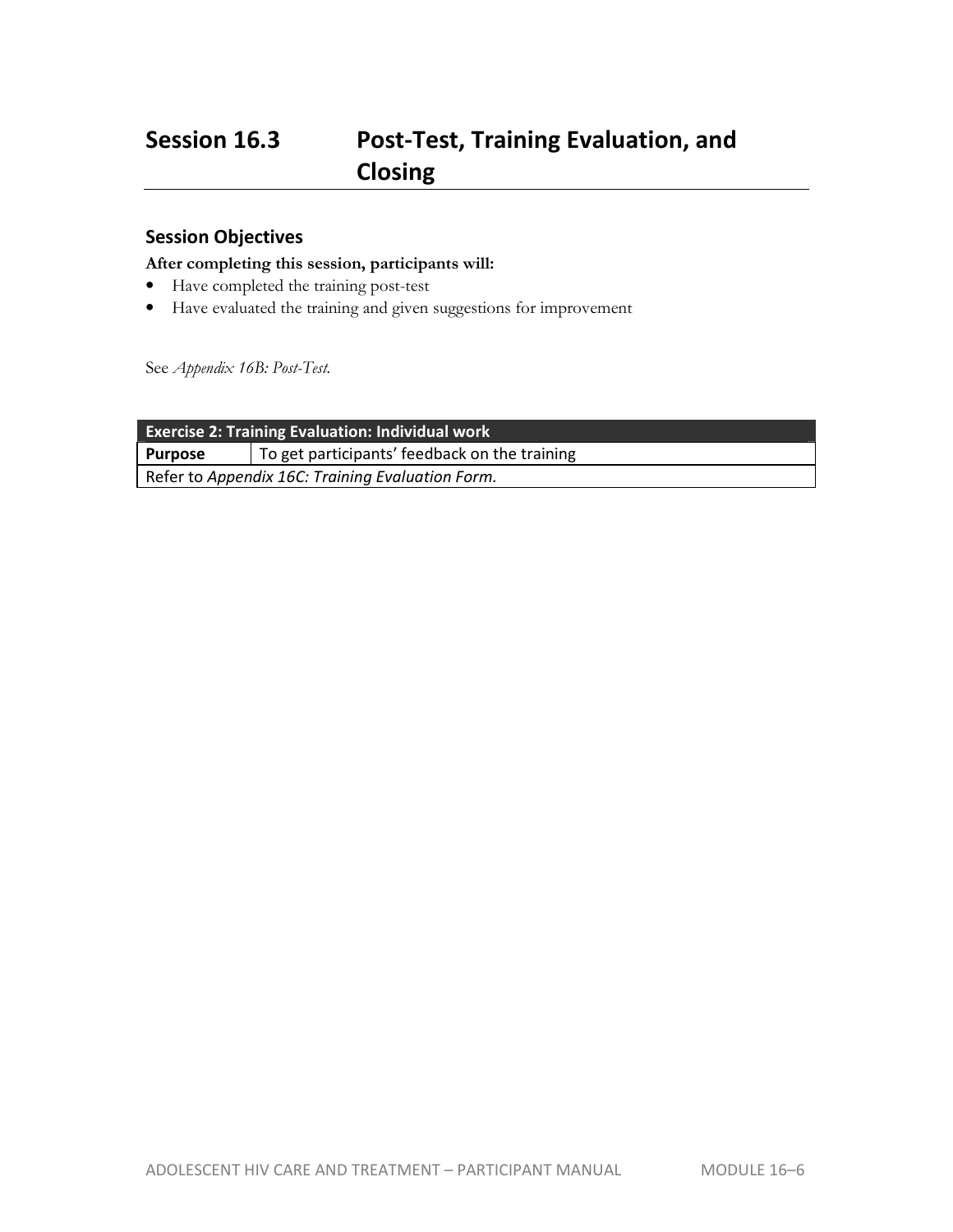## **Appendix 16A: Adolescent HIV Care and Treatment Action Planning and Implementation Template**

| Objective                                                                     | What is the specific activity? | Who is<br>responsible? | What resources or<br>support are<br>needed? | When will the<br>action happen? | Means of<br>verification |
|-------------------------------------------------------------------------------|--------------------------------|------------------------|---------------------------------------------|---------------------------------|--------------------------|
| Conduct a<br>needs                                                            | 1.<br>2.                       |                        |                                             |                                 |                          |
| assessment of<br>adolescent HIV<br>services                                   |                                |                        |                                             |                                 |                          |
| currently being<br>provided                                                   | 3.                             |                        |                                             |                                 |                          |
| Anticipated challenges to implementing this objective and possible solutions: |                                |                        |                                             |                                 |                          |
| 1.                                                                            |                                |                        |                                             |                                 |                          |
| 2.                                                                            |                                |                        |                                             |                                 |                          |

| Objective                                                                     | What is the specific activity? | Who is<br>responsible? | What resources or<br>support are<br>needed? | When will the<br>action happen? | Means of<br>verification |
|-------------------------------------------------------------------------------|--------------------------------|------------------------|---------------------------------------------|---------------------------------|--------------------------|
| Provide                                                                       | -1.                            |                        |                                             |                                 |                          |
| training/<br>orientation to<br>staff and                                      | 2.                             |                        |                                             |                                 |                          |
| volunteers                                                                    | 3.                             |                        |                                             |                                 |                          |
| Anticipated challenges to implementing this objective and possible solutions: |                                |                        |                                             |                                 |                          |
| 1.<br>2.                                                                      |                                |                        |                                             |                                 |                          |

ADOLESCENT HIV CARE AND TREATMENT – PARTICIPANT MANUAL MODULE 16-7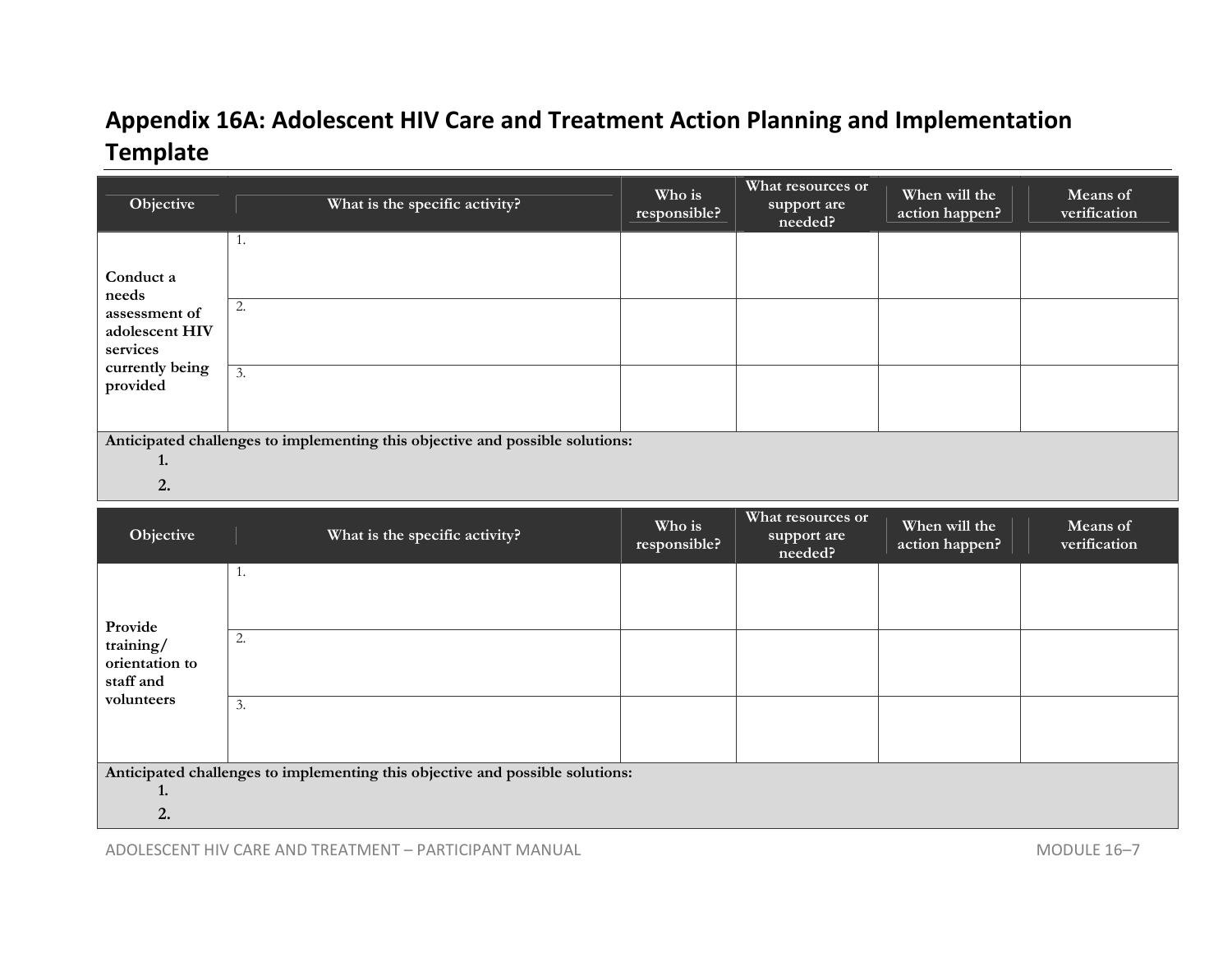| Objective                                  | What is the specific activity?                                                | Who is<br>responsible? | What resources or<br>support are<br>needed? | When will the<br>action happen? | Means of<br>verification |
|--------------------------------------------|-------------------------------------------------------------------------------|------------------------|---------------------------------------------|---------------------------------|--------------------------|
| Make the health                            | 1.                                                                            |                        |                                             |                                 |                          |
| facility more<br>friendly to<br>adolescent | 2.                                                                            |                        |                                             |                                 |                          |
| clients                                    | 3.                                                                            |                        |                                             |                                 |                          |
| 1.<br>2.                                   | Anticipated challenges to implementing this objective and possible solutions: |                        |                                             |                                 |                          |

| Objective                                                                     | What is the specific activity? | Who is<br>responsible? | What resources or<br>support are<br>needed? | When will the<br>action happen? | Means of<br>verification |
|-------------------------------------------------------------------------------|--------------------------------|------------------------|---------------------------------------------|---------------------------------|--------------------------|
|                                                                               | 1.                             |                        |                                             |                                 |                          |
| Involve youth in<br>program design<br>and service<br>delivery                 | 2.                             |                        |                                             |                                 |                          |
|                                                                               | 3.                             |                        |                                             |                                 |                          |
| Anticipated challenges to implementing this objective and possible solutions: |                                |                        |                                             |                                 |                          |
| 1.                                                                            |                                |                        |                                             |                                 |                          |
| 2.                                                                            |                                |                        |                                             |                                 |                          |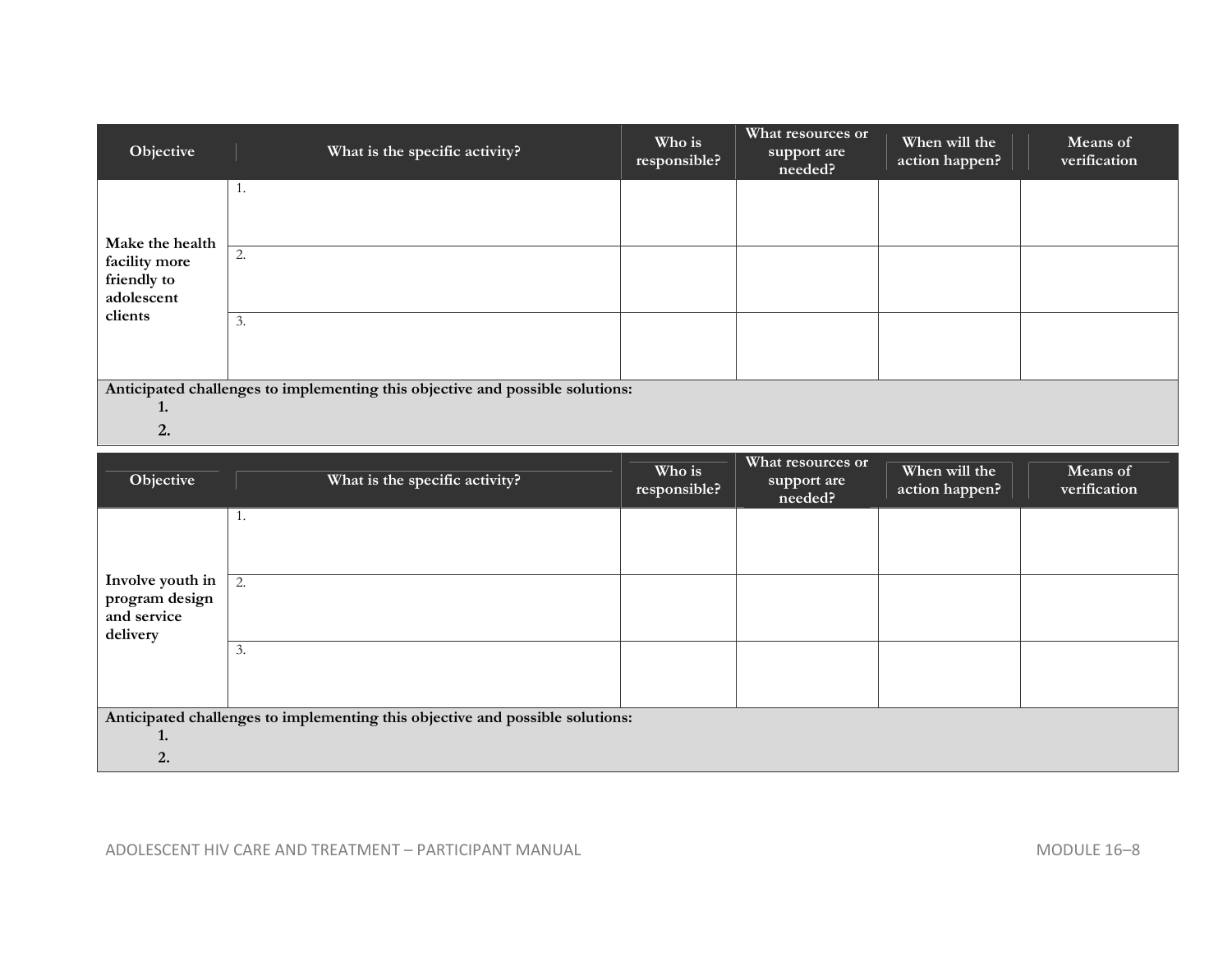| Objective                                                                     | What is the specific activity? | Who is<br>responsible? | What resources or<br>support are<br>needed? | When will the<br>action happen? | Means of<br>verification |
|-------------------------------------------------------------------------------|--------------------------------|------------------------|---------------------------------------------|---------------------------------|--------------------------|
|                                                                               | Ι.                             |                        |                                             |                                 |                          |
|                                                                               |                                |                        |                                             |                                 |                          |
| Improve the                                                                   |                                |                        |                                             |                                 |                          |
| quality of                                                                    | 2.                             |                        |                                             |                                 |                          |
| adolescent<br>clinical care and                                               |                                |                        |                                             |                                 |                          |
| treatment                                                                     |                                |                        |                                             |                                 |                          |
| services                                                                      | 3.                             |                        |                                             |                                 |                          |
|                                                                               |                                |                        |                                             |                                 |                          |
|                                                                               |                                |                        |                                             |                                 |                          |
| Anticipated challenges to implementing this objective and possible solutions: |                                |                        |                                             |                                 |                          |
|                                                                               |                                |                        |                                             |                                 |                          |
| 2.                                                                            |                                |                        |                                             |                                 |                          |

| Objective                                                                     | What is the specific activity? | Who is<br>responsible? | What resources or<br>support are<br>needed? | When will the<br>action happen? | Means of<br>verification |
|-------------------------------------------------------------------------------|--------------------------------|------------------------|---------------------------------------------|---------------------------------|--------------------------|
|                                                                               | 1.                             |                        |                                             |                                 |                          |
| Provide "1-stop<br>shopping" to<br>adolescent<br>clients                      | 2.                             |                        |                                             |                                 |                          |
|                                                                               | 3.                             |                        |                                             |                                 |                          |
| Anticipated challenges to implementing this objective and possible solutions: |                                |                        |                                             |                                 |                          |
| 1.                                                                            |                                |                        |                                             |                                 |                          |
| 2.                                                                            |                                |                        |                                             |                                 |                          |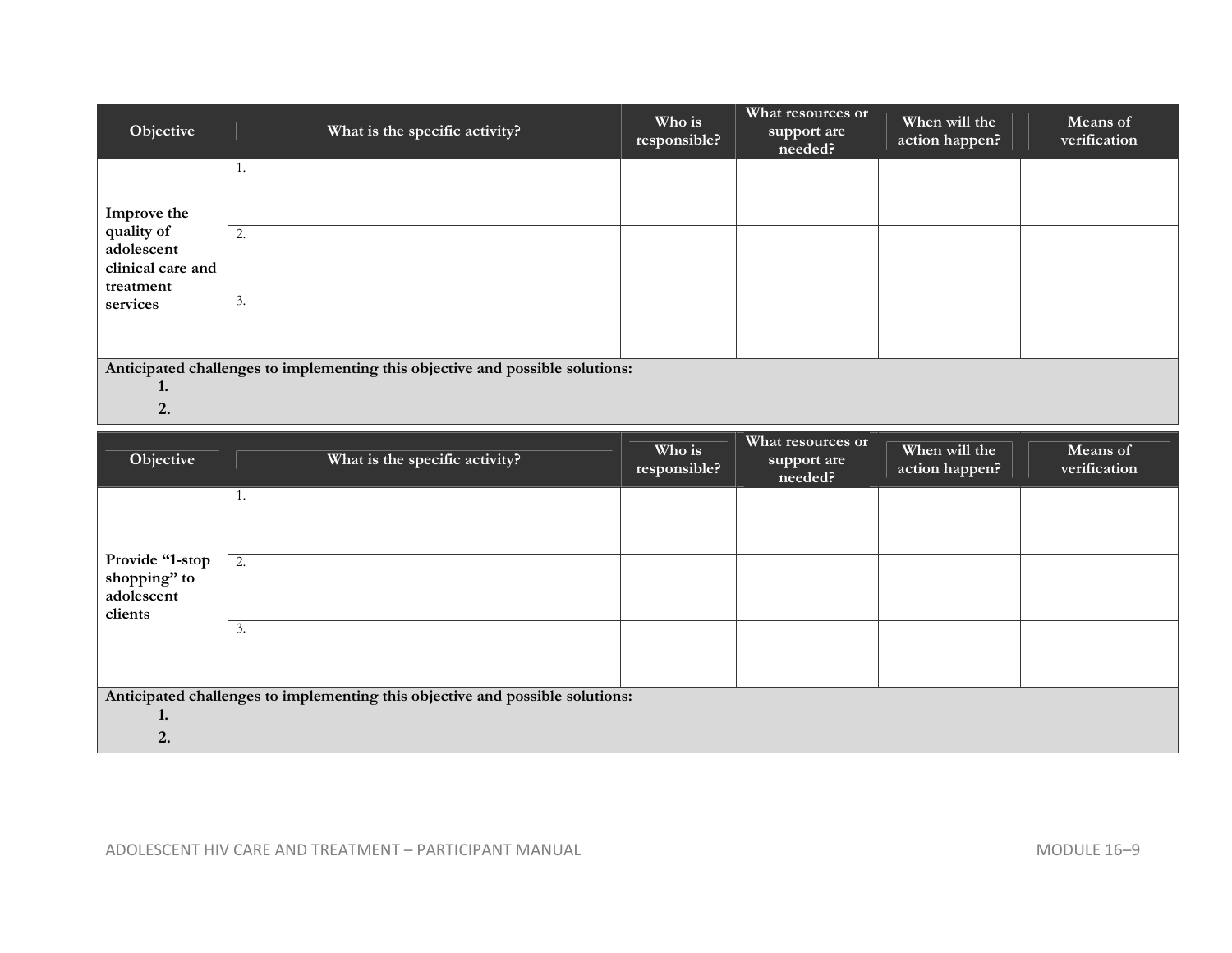| Objective                                                                     | What is the specific activity? | Who is<br>responsible? | What resources or<br>support are<br>needed? | When will the<br>action happen? | Means of<br>verification |
|-------------------------------------------------------------------------------|--------------------------------|------------------------|---------------------------------------------|---------------------------------|--------------------------|
|                                                                               | 1.                             |                        |                                             |                                 |                          |
|                                                                               |                                |                        |                                             |                                 |                          |
| Develop and/or                                                                |                                |                        |                                             |                                 |                          |
| improve                                                                       | 2.                             |                        |                                             |                                 |                          |
| appointment                                                                   |                                |                        |                                             |                                 |                          |
| and tracking<br>systems                                                       |                                |                        |                                             |                                 |                          |
|                                                                               | 3.                             |                        |                                             |                                 |                          |
|                                                                               |                                |                        |                                             |                                 |                          |
|                                                                               |                                |                        |                                             |                                 |                          |
| Anticipated challenges to implementing this objective and possible solutions: |                                |                        |                                             |                                 |                          |
|                                                                               |                                |                        |                                             |                                 |                          |
| 2.                                                                            |                                |                        |                                             |                                 |                          |

| Objective                                                                     | What is the specific activity? | Who is<br>responsible? | What resources or<br>support are<br>needed? | When will the<br>action happen? | Means of<br>verification |  |  |  |
|-------------------------------------------------------------------------------|--------------------------------|------------------------|---------------------------------------------|---------------------------------|--------------------------|--|--|--|
| Develop peer<br>support<br>programs and<br>support groups<br>for ALHIV        | Ι.<br>2.                       |                        |                                             |                                 |                          |  |  |  |
|                                                                               |                                |                        |                                             |                                 |                          |  |  |  |
|                                                                               | 3.                             |                        |                                             |                                 |                          |  |  |  |
| Anticipated challenges to implementing this objective and possible solutions: |                                |                        |                                             |                                 |                          |  |  |  |
| $\mathbf{I}$                                                                  |                                |                        |                                             |                                 |                          |  |  |  |
| 2.                                                                            |                                |                        |                                             |                                 |                          |  |  |  |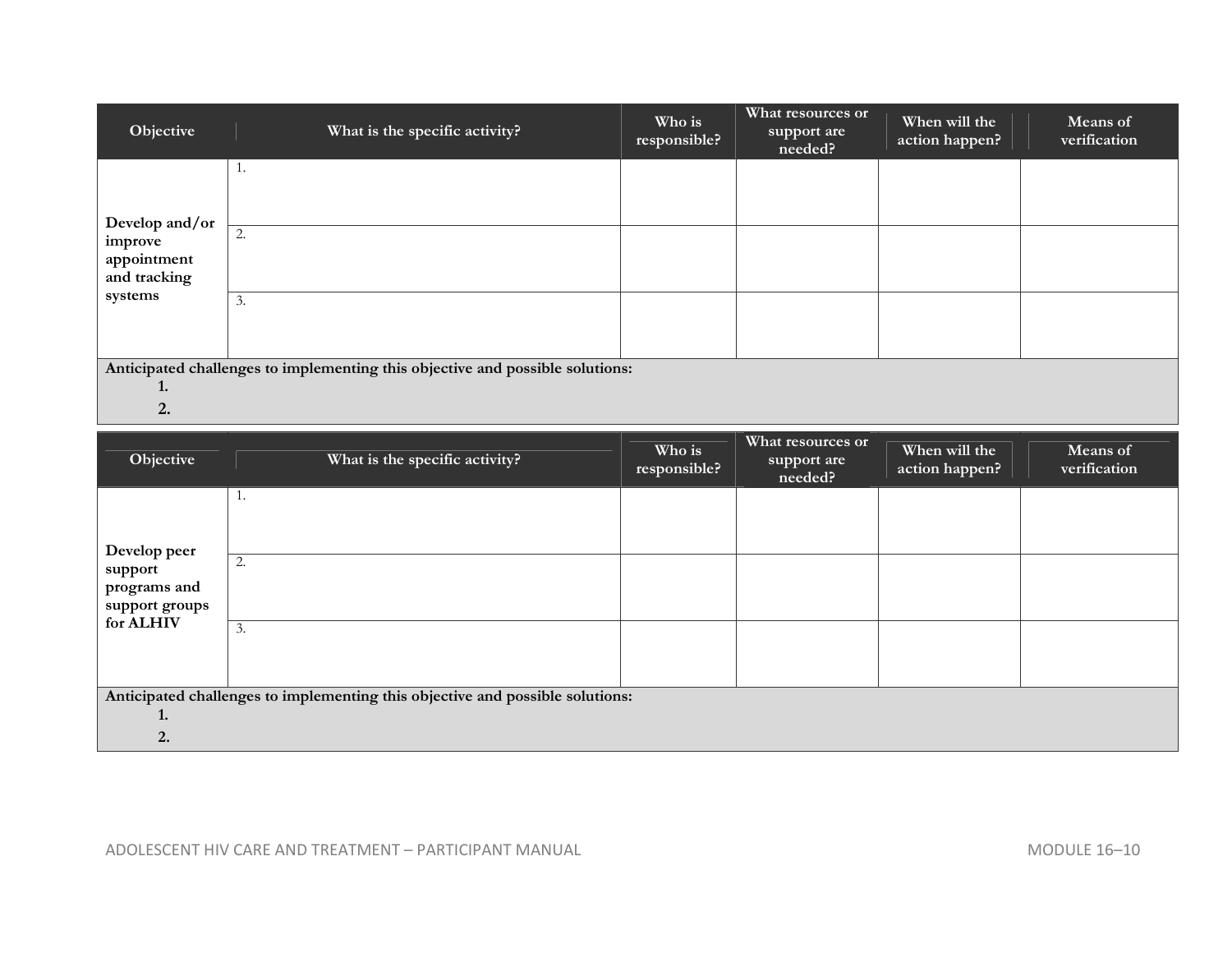| Objective                                                       | What is the specific activity?                                                | Who is<br>responsible? | What resources or<br>support are<br>needed? | When will the<br>action happen? | Means of<br>verification |
|-----------------------------------------------------------------|-------------------------------------------------------------------------------|------------------------|---------------------------------------------|---------------------------------|--------------------------|
| Develop strong<br>referral systems<br>and establish<br>linkages | 1.                                                                            |                        |                                             |                                 |                          |
|                                                                 | 2.                                                                            |                        |                                             |                                 |                          |
|                                                                 | 3.                                                                            |                        |                                             |                                 |                          |
| 2.                                                              | Anticipated challenges to implementing this objective and possible solutions: |                        |                                             |                                 |                          |

| Objective                                                                     | What is the specific activity? | Who is<br>responsible? | What resources or<br>support are<br>needed? | When will the<br>action happen? | Means of<br>verification |  |  |
|-------------------------------------------------------------------------------|--------------------------------|------------------------|---------------------------------------------|---------------------------------|--------------------------|--|--|
|                                                                               | 1.                             |                        |                                             |                                 |                          |  |  |
| Develop and<br>implement data                                                 |                                |                        |                                             |                                 |                          |  |  |
| collection,                                                                   | 2.                             |                        |                                             |                                 |                          |  |  |
| reporting,                                                                    |                                |                        |                                             |                                 |                          |  |  |
| monitoring, and<br>evaluation                                                 |                                |                        |                                             |                                 |                          |  |  |
| systems                                                                       | 3.                             |                        |                                             |                                 |                          |  |  |
|                                                                               |                                |                        |                                             |                                 |                          |  |  |
| Anticipated challenges to implementing this objective and possible solutions: |                                |                        |                                             |                                 |                          |  |  |
| ı.                                                                            |                                |                        |                                             |                                 |                          |  |  |
| 2.                                                                            |                                |                        |                                             |                                 |                          |  |  |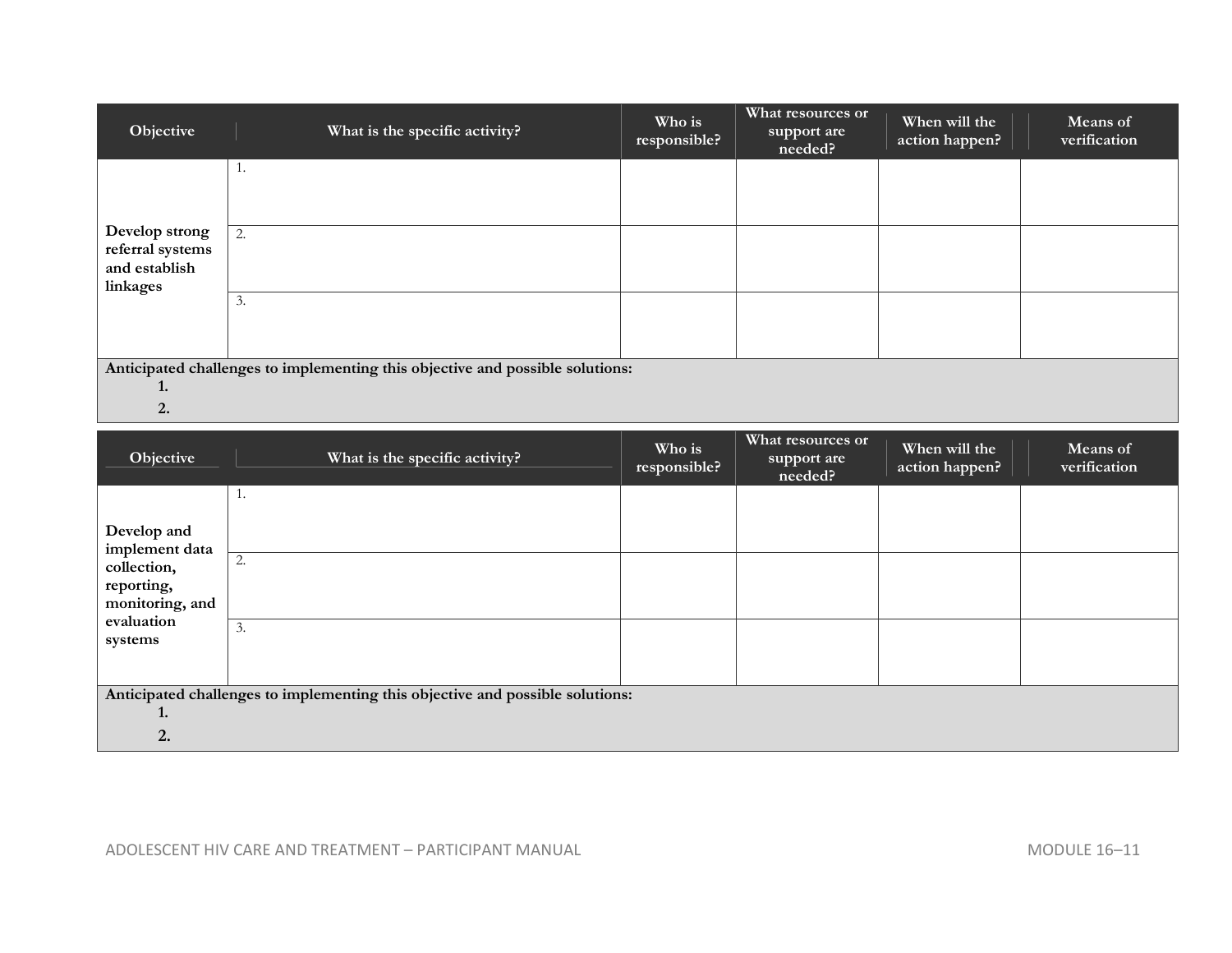ADOLESCENT HIV CARE AND TREATMENT – PARTICIPANT MANUAL MODULE 16-12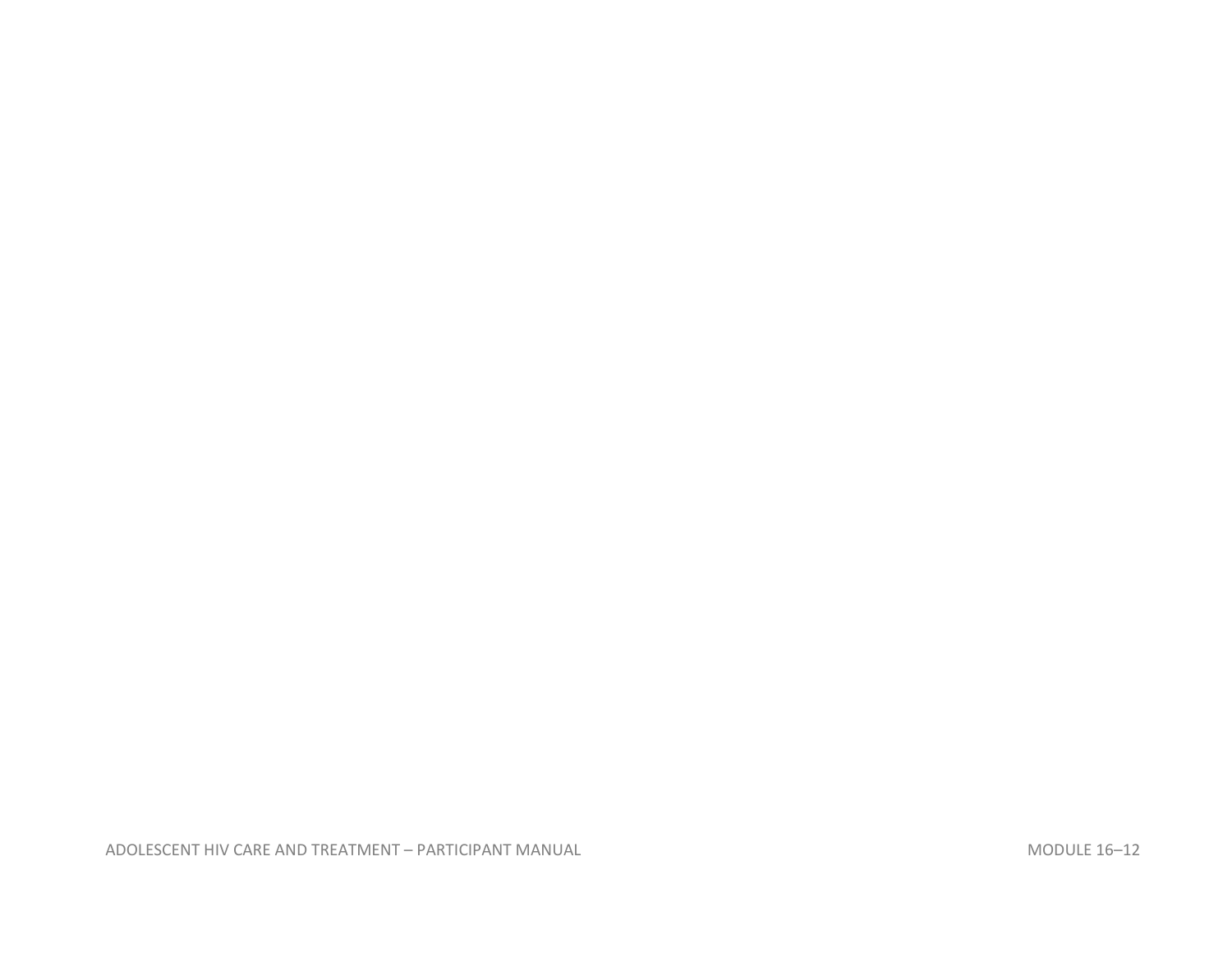## **Appendix 16B: Post-Test**

#### **Participant identification number:** Score: \_\_\_\_/25

- 1) Which of the following statements are factors to be considered in the scale up of adolescent HIV care and treatment services? (select all that apply)
	- a) Young people are no more vulnerable to HIV than adults.
	- b) Youth living with HIV face unique health, adherence, and psychosocial issues and challenges.
	- c) Health workers need specific knowledge and skills to meet the needs of adolescent clients.
	- d) Programs and clinical services need to be youth-friendly to attract and retain adolescent clients.
- 2) Adolescence is a unique stage of life that is characterized by:
	- a) Challenging caregivers or elders
	- b) A focus on body image
	- c) A sense of immortality
	- d) Significant physical, emotional, and mental changes
	- e) All of the above
- 3) Which of the following are characteristics of "youth-friendly" services? (select all that apply)
	- a) There are special days/times set aside for young people to receive services.
	- b) Young clients can only come to the clinic when they have a scheduled appointment.
	- c) Young people are involved in designing and monitoring programs.
	- d) Multiple services are available in one clinic, known as "one-stop shopping."
	- e) Health workers mainly use group counseling sessions in order to save time.
- 4) To be effective, the adolescent package of care must ensure: (select all that apply)
	- a) The integration of services
	- b) That services are age- and developmentally-appropriate
	- c) That the needs of both perinatally infected adolescents and those infected later in childhood or adolescence are met
	- d) That services encourage adolescents to take responsibility for their own health
	- e) That adolescent clients receive care in the pediatric clinic for life
- 5) The adolescent package of HIV care closely resembles the package of HIV care for adults; however, the way services are delivered can impact their success among adolescents.
	- a) True
	- b) False
- 6) Adolescent clients should be started on ART when their CD4 cell count is:
	- a) 200 or less
	- b) 250 or less
	- c) 300 or less
	- d) 350 or less
	- e) None of the above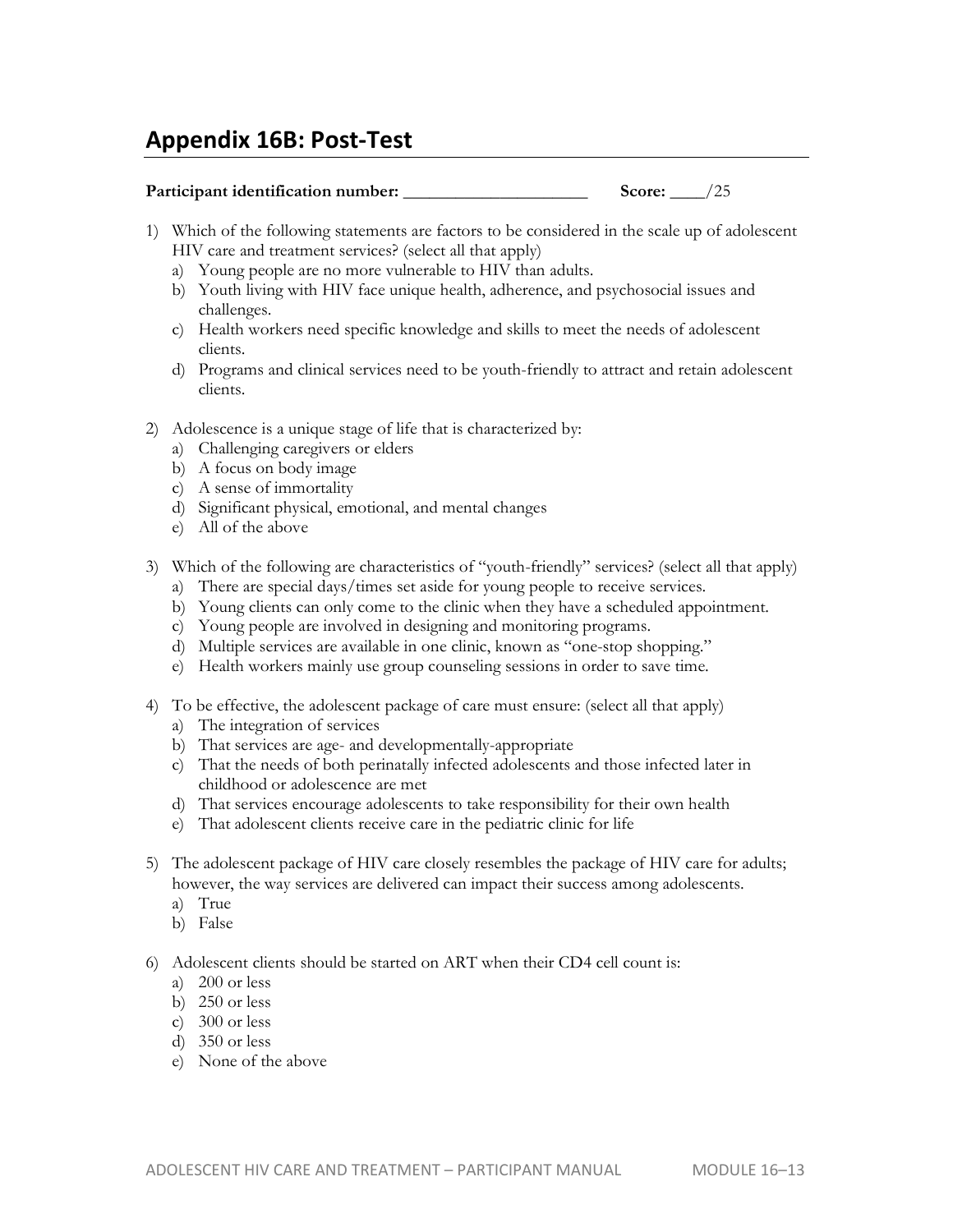- 7) How frequently should CD4 cell count be monitored in adolescent clients?
	- a) Every 12 months; but 6 monthly as CD4 count approaches threshold (to initiate ART)
	- b) Every 9 months; but 4 monthly as CD4 count approaches threshold
	- c) Every 6 months; but 3 monthly as CD4 count approaches threshold
	- d) Every 4 months; but 2 monthly as CD4 count approaches threshold
	- e) Every 2 months; but monthly as CD4 count approaches threshold
- 8) Counseling includes which of the following? (select all that apply)
	- a) Solving another person's problems
	- b) Helping another person make informed decisions
	- c) Telling another person what to do
	- d) Respecting everyone's needs, values, culture, religion, and lifestyle
	- e) Recording key points of the counseling session in the client's clinic file
- 9) Family-focused care means that health workers can talk openly with caregivers about any information shared by the adolescent client.
	- a) True
	- b) False
- 10) Which of the following are coping strategies that health workers should suggest to adolescent clients to help them reduce stress and promote their psychosocial well being? (select all that apply)
	- a) Talking with a Peer Educator
	- b) Joining a support group
	- c) Exercising
	- d) Disclosing their HIV-status to all of their friends
	- e) Participating in recreational activities, like sports or youth clubs
- 11) Which of the following statements about mental illness are correct? (select all that apply)
	- a) Mental health problems are very rare among adolescents living with HIV.
	- b) Mental illness and substance abuse are closely related.
	- c) Only trained psychologists and psychiatrists can recognize the signs of possible mental illness in adolescents.
	- d) Adolescents are susceptible to depression, anxiety disorders, behavioral disorders, and alcohol/substance use disorders.
	- e) All clinics should have standard procedures on how to manage adolescent clients with possible or confirmed mental illness.
- 12) Disclosure to a child or adolescent is a one-time event for which the caregiver must be wellprepared.
	- a) True
	- b) False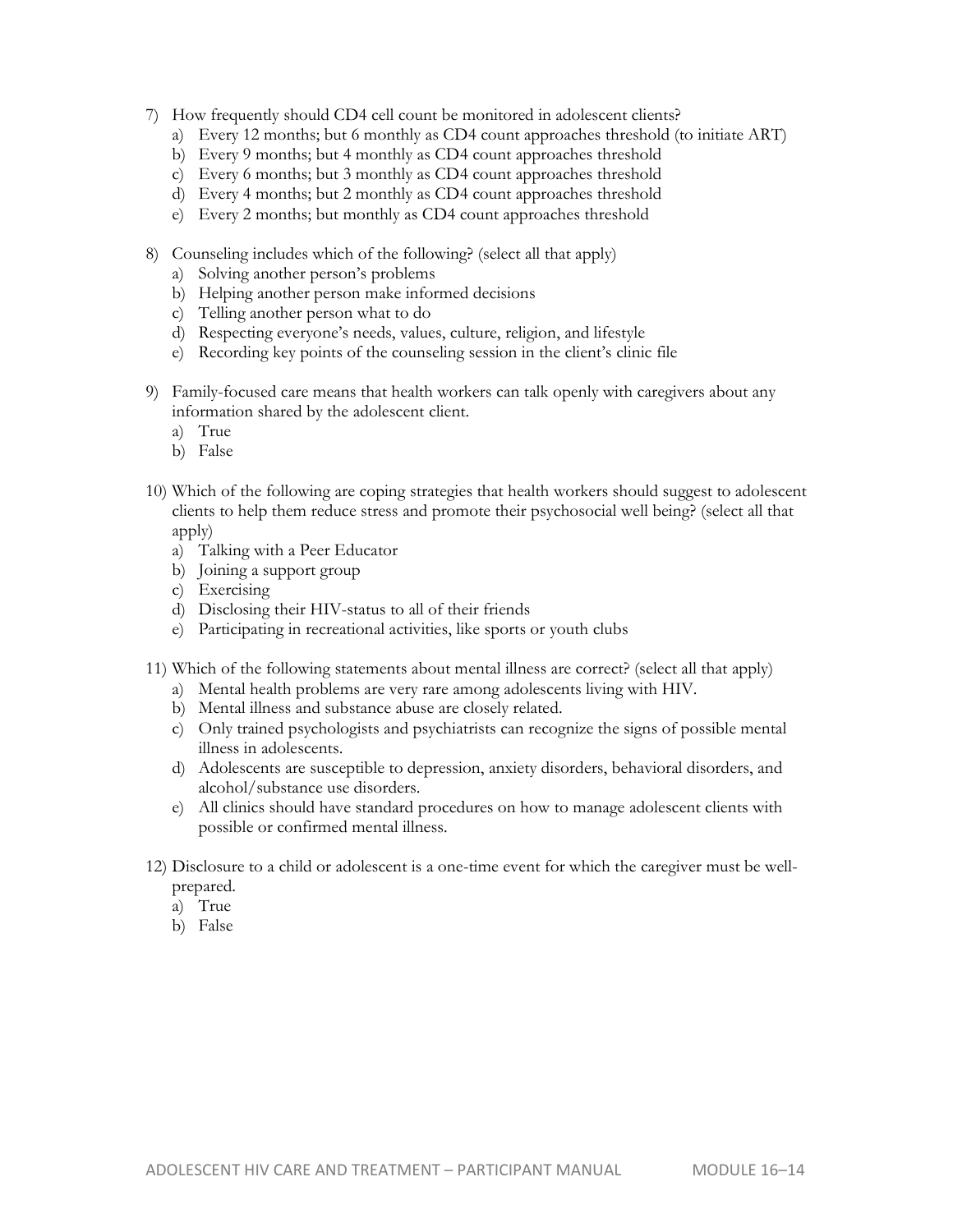- 13) Which of the following statements about disclosure are true? (select all that apply)
	- a) Health workers can work with caregivers to develop and implement a disclosure plan; they can also play a supportive role throughout the disclosure process.
	- b) Research shows that disclosing a child/young adolescent's HIV-status often results in psychological problems, emotional harm, and difficulties with adherence.
	- c) There are times when health workers may need to facilitate disclosure discussions with children/young adolescents.
	- d) It is recommended that children/young adolescents be fully disclosed to when they are developmentally ready — typically by the time they are 10–12 years old.
	- e) Health workers should encourage older adolescents not to disclose to their friends because they may face stigma and discrimination.
- 14) Adherence preparation and ART initiation can usually be completed in 1 visit.
	- a) True
	- b) False

15) The only reliable way to assess client adherence is with pill counts.

- a) True
- b) False
- 16) Positive prevention includes which of the following? (select all that apply)
	- a) Partner disclosure and testing
	- b) Sleeping and resting under an insecticide-treated mosquito net if in a malarial area
	- c) Sexual risk reduction
	- d) Prevention and treatment of STIs
	- e) Washing hands and bathing regularly
	- f) Preventing mother-to-child transmission (PMTCT)
- 17) Which of the following statements is correct?
	- a) Health workers need to stress that ONLY heterosexual behavior is normal.
	- b) Health workers should understand different sexual behaviors and sexual orientations and talk openly and non-judgmentally about them with clients.
	- c) Health workers need to stress that homosexual and bisexual behavior is abnormal.
	- d) Health workers need to stress that transsexual/transgendered behavior should not be tolerated.
- 18) The following sexual activities are considered HIGH risk for transmitting HIV: (select all that apply)
	- a) Unprotected (no male or female condom) anal or vaginal intercourse
	- b) Using a latex condom during every act of vaginal or anal intercourse
	- c) French/deep kissing
	- d) Mutual masturbation
	- e) Oral sex without a latex barrier
- 19) The adolescent female genital tract is less susceptible to STIs than that of adult women.
	- a) True
	- b) False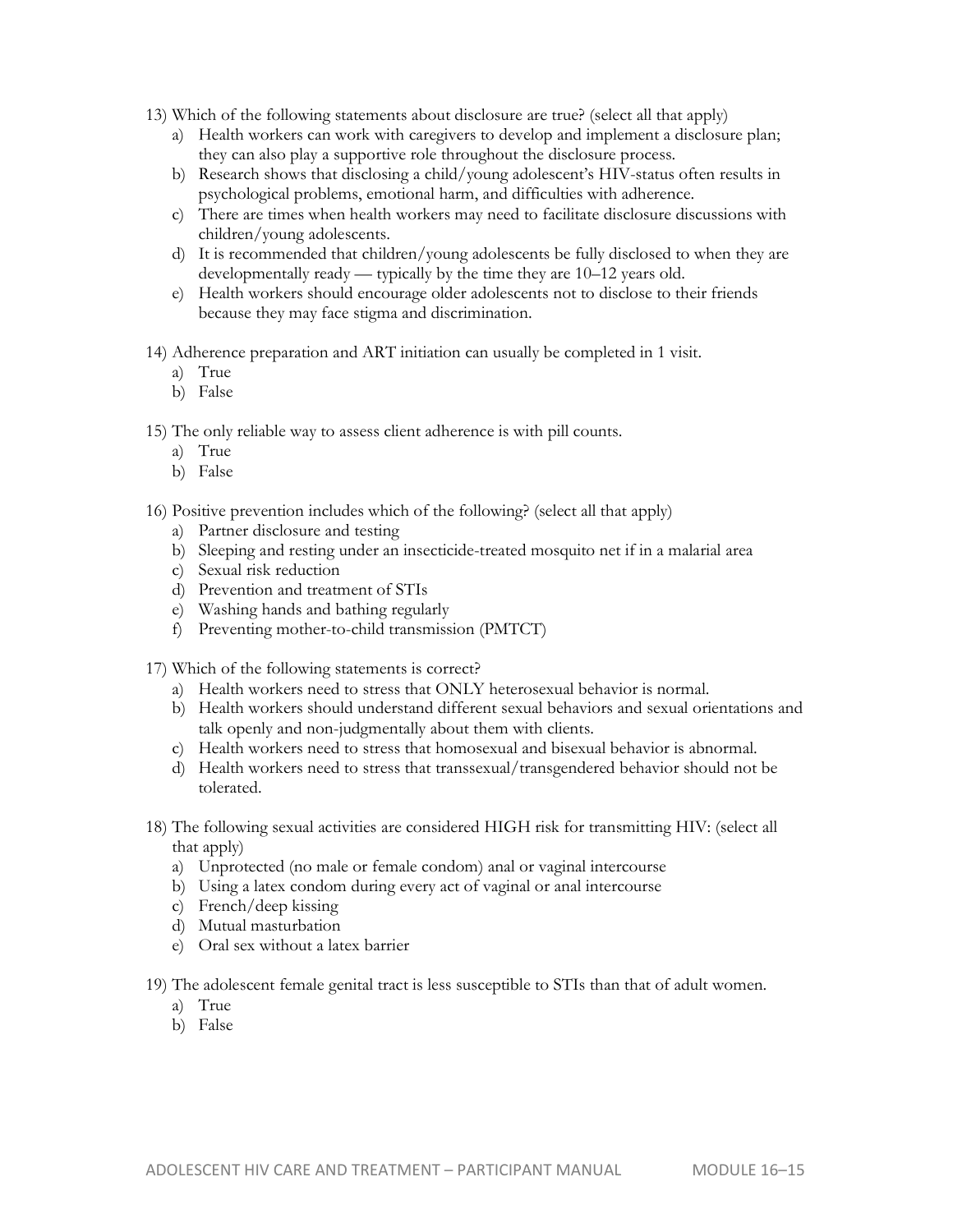- 20) What advice would you give an adolescent client living with HIV who wants to get pregnant? (select all that apply)
	- a) It is safest to wait until adulthood to become pregnant.
	- b) There are many health, psychological, social, and economical risks of adolescent pregnancy.
	- c) Stop having sex because it is dangerous for you and your partner.
	- d) It is important to continue to talk with health workers to know the facts and risks about getting pregnant and to understand the facts about PMTCT services.
	- e) Switch to or start taking efavirenz before trying to become pregnant.
	- f) Make sure you (and your partner, if HIV-infected) are adhering to your ART regimen and have a CD4 count over 500 before trying to get pregnant.
- 21) Which of the following are usually good contraceptive options for adolescents living with HIV? (select all that apply)
	- a) Male and female condoms
	- b) Oral contraceptive pills
	- c) Spermicides and diaphragms with spermicides
	- d) Male and female sterilization
	- e) Injectable contraceptives
	- f) Hormonal implants
- 22) Which of the following statements are true? (select all that apply)
	- a) Dual protection and dual method use mean the same thing.
	- b) Condoms provide dual protection.
	- c) Dual protection refers to the practice of taking ART and cotrimoxazole.
	- d) Dual method use should be recommended for sexually active adolescents. This means they use condoms and another method of contraception (such as oral or injectable contraceptives).
- 23) In reference to transitioning to adult care, which of the following statements is true? (select all that apply)
	- a) All adolescent clients should be ready to transition to adult care by age 16.
	- b) In helping prepare an adolescent to transition, the health worker should support him or her to develop self-care and self-advocacy skills.
	- c) In preparation for transition, adolescents should visit and tour the adult HIV clinic.
	- d) Adolescent clients should be encouraged to rely more and more on their caregivers to ensure that they adhere to their ART regimen.
- 24) Which of the following statements about adolescent involvement are true? (select all that apply)
	- a) Adolescent peer education programs and community advisory boards are useful mechanisms to involve adolescents in services.
	- b) Adolescent peer educators can take on the same responsibilities as adult peer educators.
	- c) Adolescent peer educators can help create a safe clinic environment, improve adherence and positive living among clients, and improve service quality.
	- d) Asking adolescents to help with clinic filing and cleaning are examples of meaningful involvement.
	- e) It is important to have a clear training and supervision plan in adolescent peer educator programs.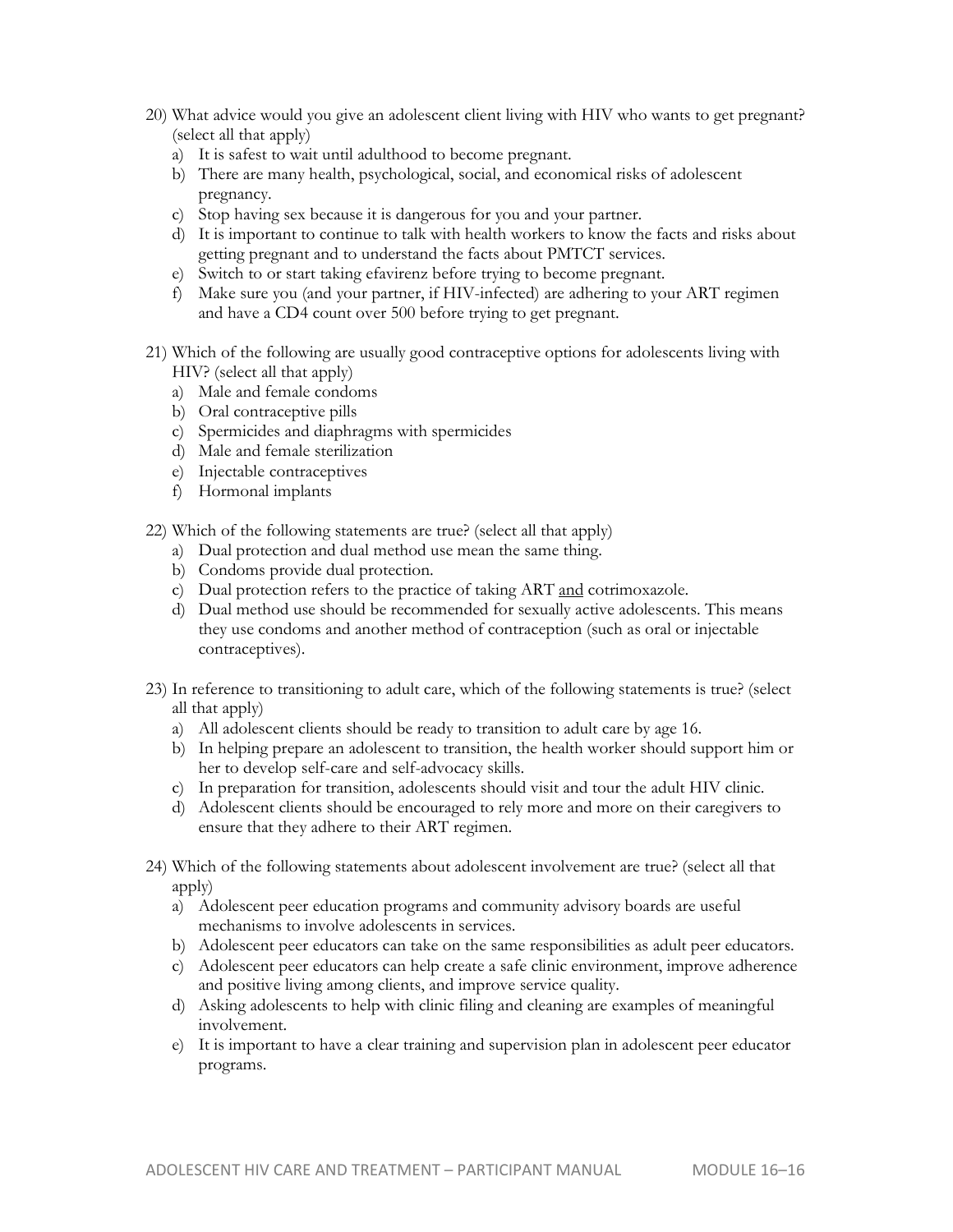#### 25) Which of the following are examples of indicators? (select all that apply)

- a) Number of adolescents who initiated ART in the quarter
- b) Percentage of adolescent clients lost to follow-up in the year
- c) To ensure that 95% of eligible adolescent clients initiate ART this year
- d) All adolescent clients should be screened for TB at enrollment
- e) % of adolescent clients screened for TB at enrollment in the quarter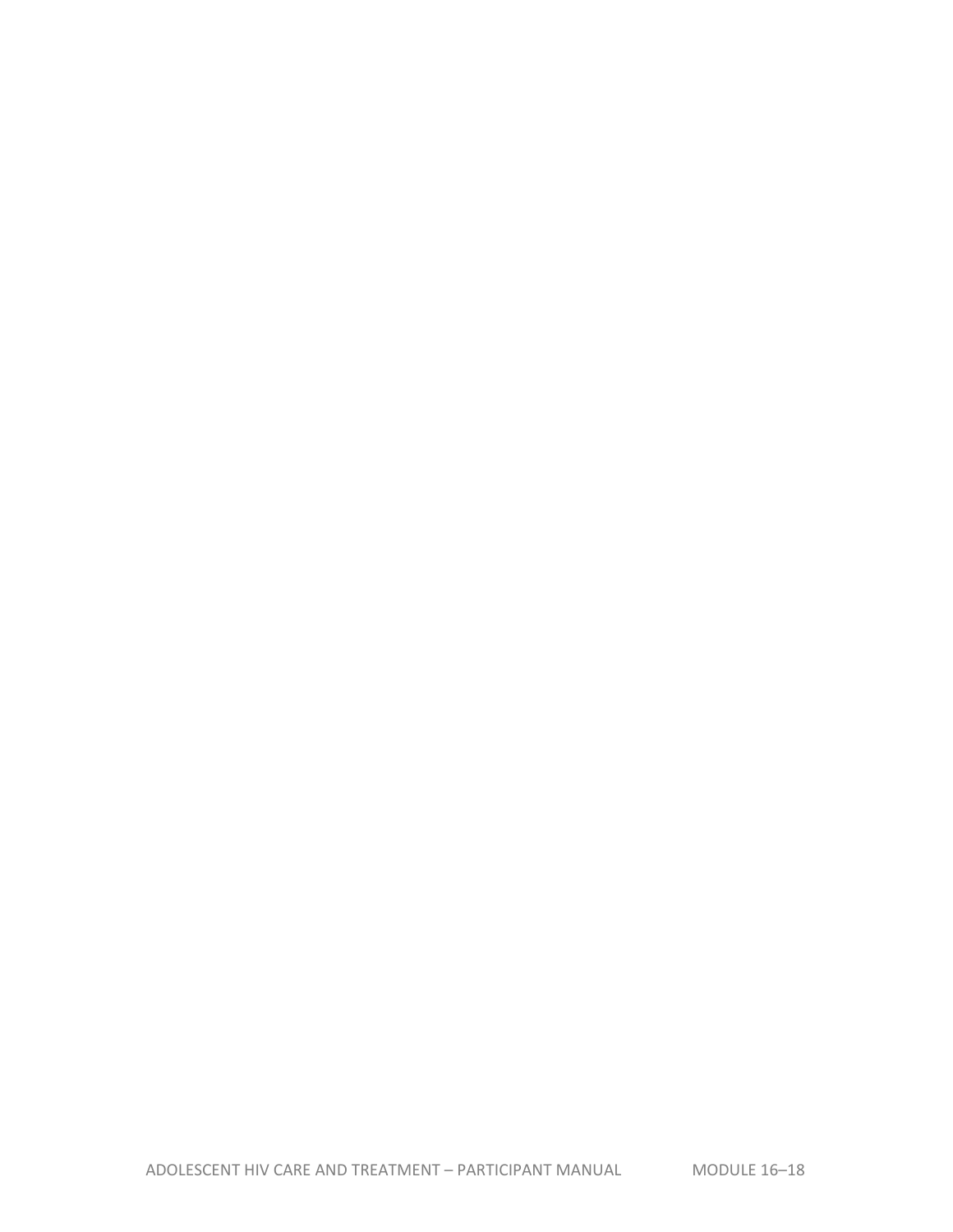#### Name (optional):

Your position (optional):

**Health facility where you work (optional): \_\_\_\_\_\_\_\_\_\_\_\_\_\_\_\_\_\_\_\_\_\_\_\_\_\_\_\_\_\_\_\_\_\_\_\_** 

| <b>INSTRUCTIONS:</b> Please rate the following statements on a scale from 1 to 5 |  |  |  |  |  |  |  |  |  |
|----------------------------------------------------------------------------------|--|--|--|--|--|--|--|--|--|
|----------------------------------------------------------------------------------|--|--|--|--|--|--|--|--|--|

|    |                                                                                                                                                      | ⊛<br>Strongly<br>Disagree | Disagree                    | Neither<br>agree nor<br>disagree | Agree | $\odot$<br>Strongly<br>Agree |
|----|------------------------------------------------------------------------------------------------------------------------------------------------------|---------------------------|-----------------------------|----------------------------------|-------|------------------------------|
| 1. | The training objectives were clear.                                                                                                                  |                           | 2                           | 3                                |       | 5                            |
| 2. | This training met my expectations.                                                                                                                   | 1                         | 2                           | 3                                |       | 5                            |
| 3. | The technical level of this training was<br>appropriate.                                                                                             |                           | $\mathcal{D}_{\mathcal{L}}$ | 3                                |       |                              |
| 4. | The pace of this training was appropriate.                                                                                                           |                           | $\overline{2}$              | 3                                |       |                              |
| 5. | The facilitators were engaging (i.e., interesting).                                                                                                  |                           | $\mathcal{D}_{\mathcal{L}}$ | 3                                | 4     | 5                            |
| 6. | The information I learned in this training will be<br>useful to my work.                                                                             |                           | $\mathcal{D}_{\mathcal{L}}$ | 3                                |       |                              |
| 7. | I am confident that after this training, my facility<br>will be able to provide HIV-related care,<br>treatment, and support services to adolescents. |                           | $\mathcal{L}$               | 3                                |       |                              |

*How helpful were each of the training modules to you and your work? If you have specific comments, please write them on the next page.* 

|                                                                                           | $\odot$<br><b>Not</b><br>helpful |                |   |                | $\odot$<br>Very<br>helpful |
|-------------------------------------------------------------------------------------------|----------------------------------|----------------|---|----------------|----------------------------|
| Module 1: Introduction and Course Overview                                                | 1                                | $\overline{2}$ | 3 | 4              | 5                          |
| Module 2: The Nature of Adolescence and the<br>Provision of Youth-Friendly Services       | $\mathbf{1}$                     | $\overline{2}$ | 3 | $\overline{4}$ | 5                          |
| Module 3: Clinical Care for Adolescents Living with<br><b>HIV</b>                         | $\mathbf{1}$                     | $\overline{2}$ | 3 | 4              | 5                          |
| Module 4: Communicating with and Counseling<br>Adolescents                                | $\mathbf{1}$                     | $\overline{2}$ | 3 | $\overline{4}$ | 5                          |
| Module 5: Providing Psychosocial Support Services<br>for Adolescents                      | $\mathbf{1}$                     | $\overline{2}$ | 3 | $\overline{4}$ | 5                          |
| Module 6: Adolescents, HIV, and Mental Illness                                            | $\mathbf{1}$                     | $\overline{2}$ | 3 | $\overline{4}$ | 5                          |
| Module 7: Providing Disclosure Counseling and<br>Support                                  | $\mathbf{1}$                     | $\overline{2}$ | 3 | 4              | 5                          |
| Module 8: Supporting Adolescent's Retention in and<br>Adherence to HIV Care and Treatment | $\mathbf{1}$                     | $\overline{2}$ | 3 | 4              | 5                          |
| Module 9: Positive Living for Adolescents                                                 | $\mathbf{1}$                     | $\mathbf{2}$   | 3 | 4              | 5                          |
| Module 10: Sexual and Reproductive Health Services<br>for Adolescents                     | $\mathbf{1}$                     | $\overline{2}$ | 3 | $\overline{4}$ | 5                          |
| Module 11: Family Planning and PMTCT Services for<br>Adolescents                          | 1                                | 2              | 3 | 4              | 5                          |